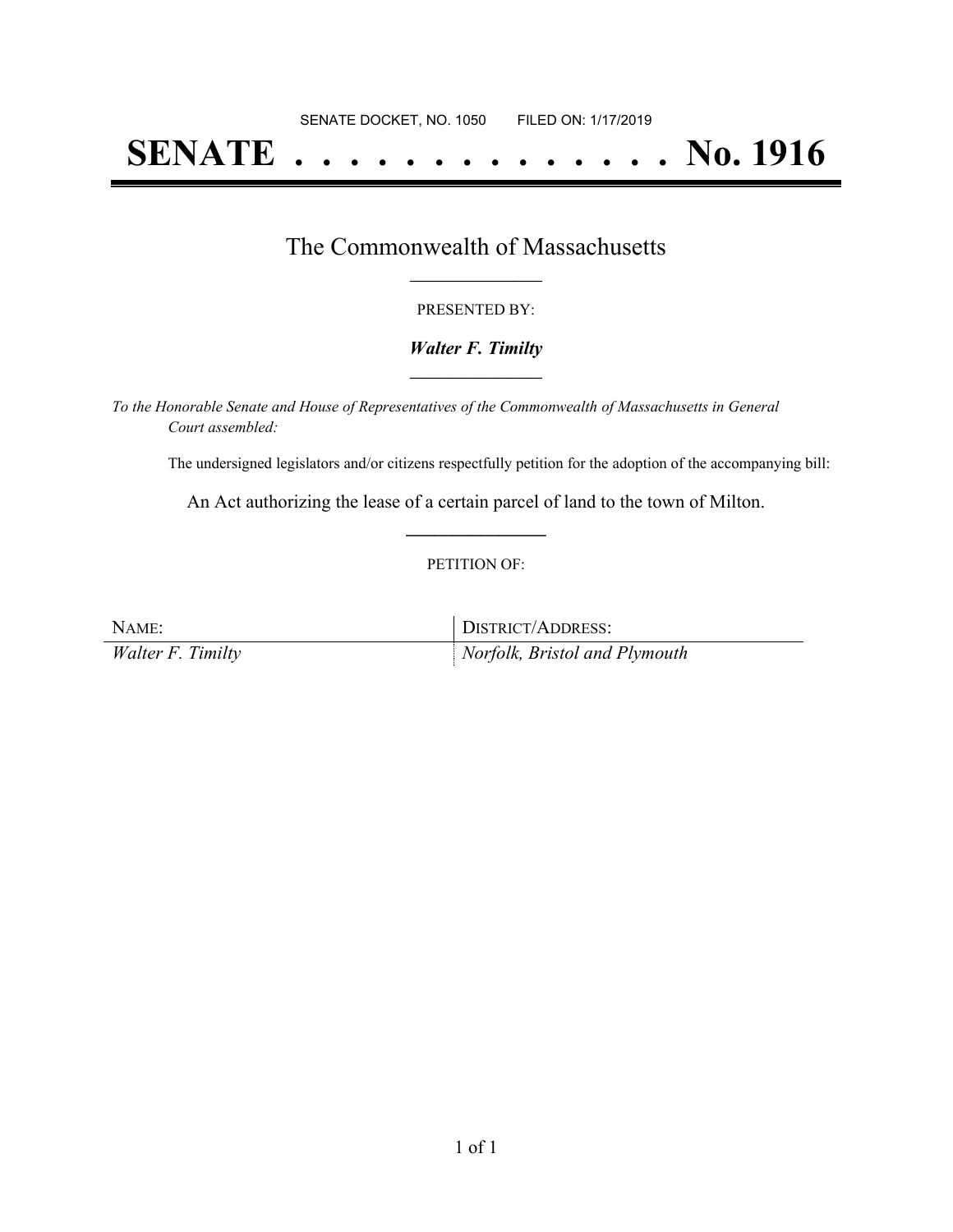#### SENATE DOCKET, NO. 1050 FILED ON: 1/17/2019

## **SENATE . . . . . . . . . . . . . . No. 1916**

By Mr. Timilty, a petition (accompanied by bill, Senate, No. 1916) of Walter F. Timilty for legislation to authorize the Division of Capital Asset Management and Maintenance to lease the Max Ulin skating rink in the town of Milton. State Administration and Regulatory Oversight.

### [SIMILAR MATTER FILED IN PREVIOUS SESSION SEE SENATE, NO. *1818* OF 2017-2018.]

## The Commonwealth of Massachusetts

**In the One Hundred and Ninety-First General Court (2019-2020) \_\_\_\_\_\_\_\_\_\_\_\_\_\_\_**

**\_\_\_\_\_\_\_\_\_\_\_\_\_\_\_**

An Act authorizing the lease of a certain parcel of land to the town of Milton.

Be it enacted by the Senate and House of Representatives in General Court assembled, and by the authority *of the same, as follows:*

| $\mathbf{1}$   | (a) Notwithstanding sections 40E to 40K, inclusive, and sections 52 to 55, inclusive, of           |
|----------------|----------------------------------------------------------------------------------------------------|
| $\overline{2}$ | chapter 7 of the General Laws, the division of capital asset management and maintenance, using     |
| 3              | those competitive proposal processes as the division considers necessary or appropriate, in        |
| 4              | consultation with the department of conservation and recreation, shall lease and enter into other  |
| 5              | agreements with 1 or more persons or entities, for terms not to exceed 25 years, for the continued |
| 6              | use, operation, maintenance, repair and improvement of the Max Ulin Memorial Rink, together        |
| $\tau$         | with the land and appurtenances associated therewith.                                              |
|                |                                                                                                    |

8 (b) The failure of a city or town to apply for prequalification under subsection (c) shall 9 not prohibit that city or town from bidding under this section.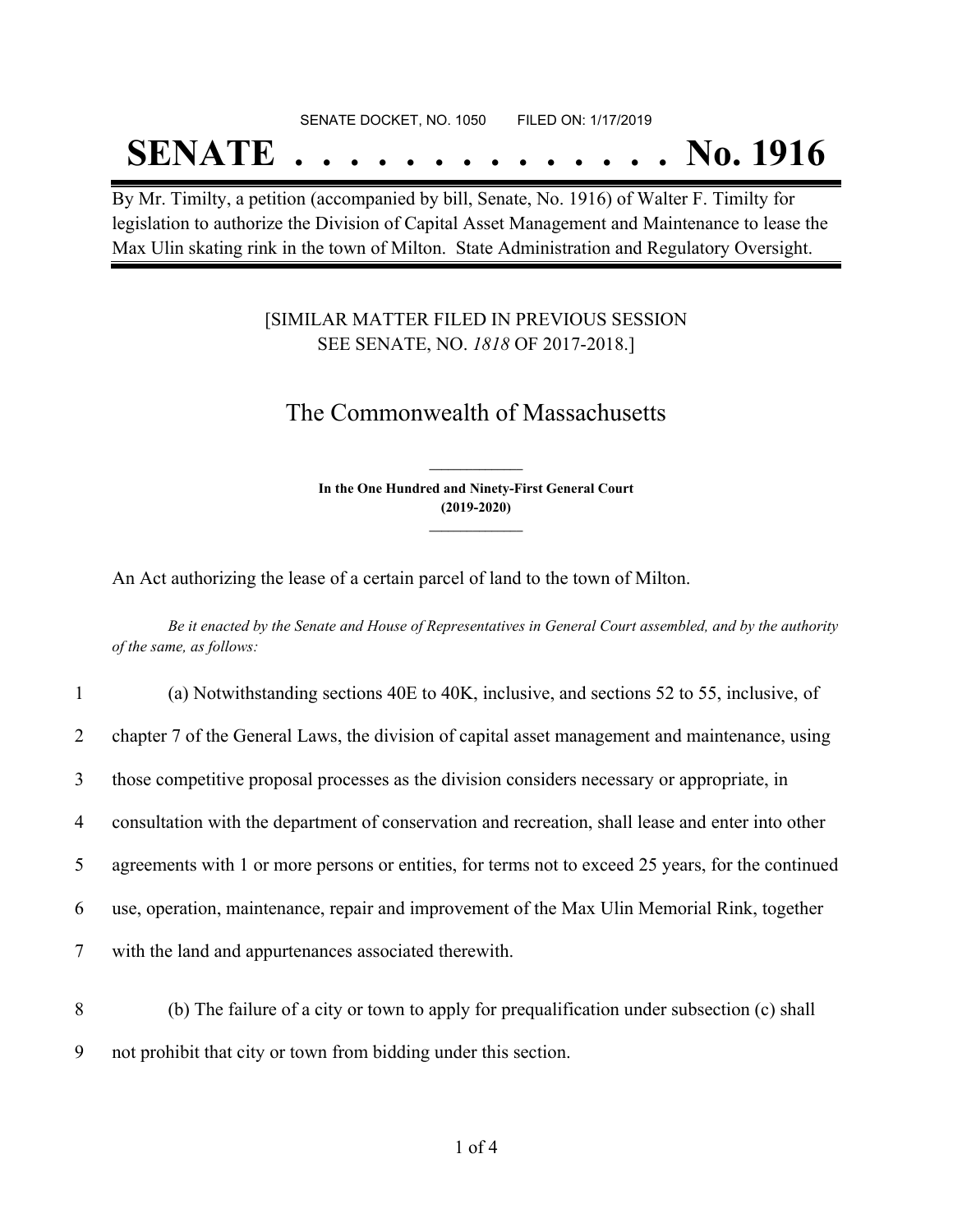(c) Before the division, in consultation with the department, sends out a request for proposals under this section, the division shall hold open a prequalification period of 30 days for the town of Milton and any nonprofit organization located within the town of Milton that desires to bid on the rink, or for a partnership of municipalities which share geographic boundaries as long as the subject rink is located within the geographic area of the municipalities comprising the partnership. The town, a nonprofit organization or a partnership of municipalities that desires to lease the rink under this section may submit materials for prequalification. The prequalification determination may consider, but need not be limited to, the town's, nonprofit organization's or partnership's ability to finance the capital improvements determined to be necessary at the rink by the division and to manage, operate and maintain the property. The division, in consultation with the department, shall determine whether the town, a nonprofit or a partnership is prequalified within 15 days of the expiration of the prequalification period. If the town or nonprofit organization is determined to be prequalified, then the town or non-profit organization shall be awarded the lease for the Max Ulin Skating Rink under the terms and conditions set forth in this act; provided, however, that only 1 lease shall be awarded based on preference as described in subsection (d).

26 (d) (1) Preference shall be given to the town of Milton.

 (2) If the town and a nonprofit organization are determined to be prequalified, the town shall be awarded the lease.

 (3) If more than 1 nonprofit organization is determined to be prequalified, the department may choose to which nonprofit the lease for the rink shall be awarded.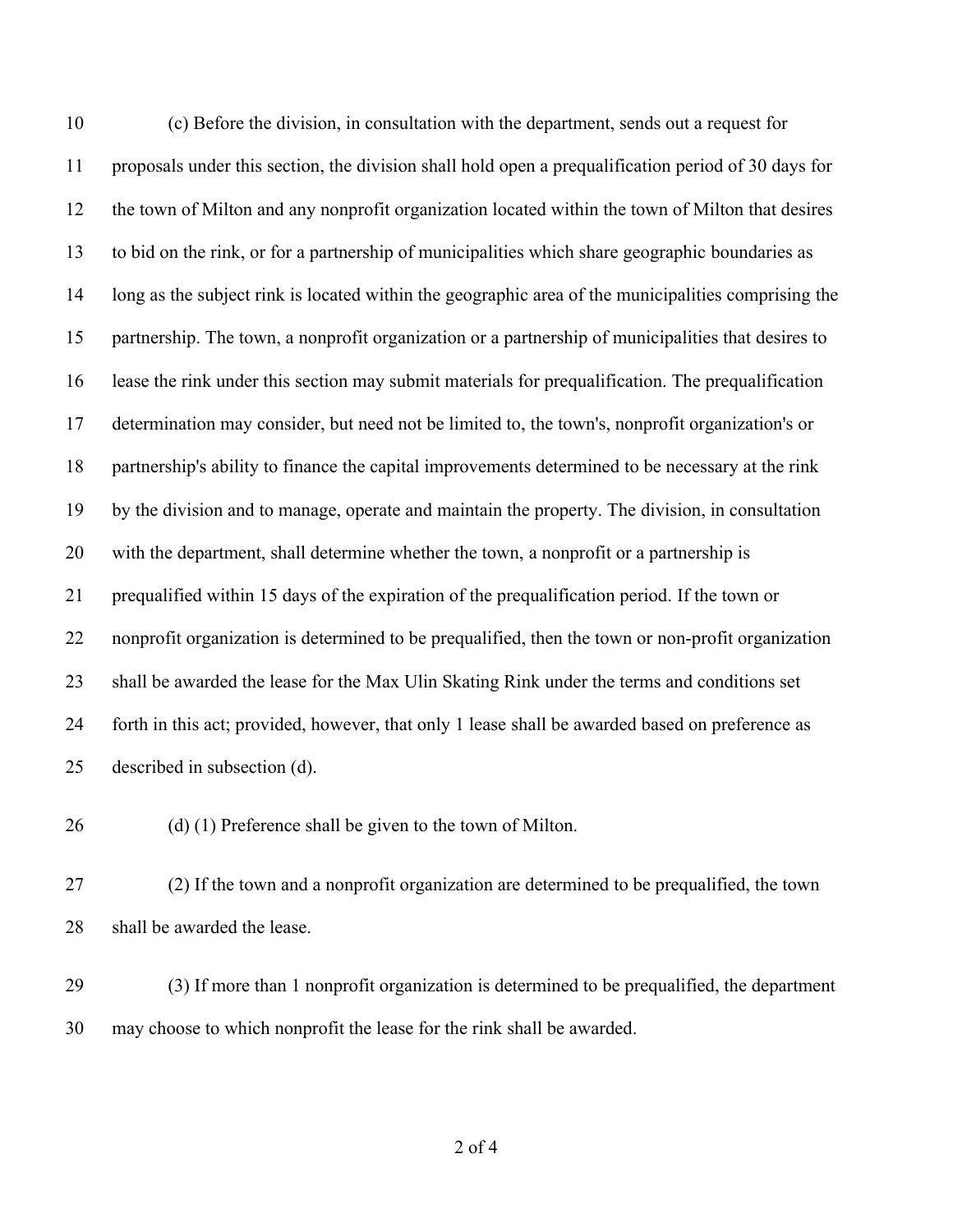(4) The town or a nonprofit organization awarded the lease under this act shall pay the sum of \$1.00 as consideration for the lease, subject to the required capital improvements, performance specifications and other prequalification requirements and terms of the division and submitted proposal. The length of the lease shall be determined between the division and the town or nonprofit organization.

 (e) The lease and other agreements shall be on terms acceptable to the commissioner of capital asset management and maintenance, after consultation with the commissioner of conservation and recreation and, notwithstanding any general or special law to the contrary, shall provide for the lessees to operate, manage, improve, repair and maintain the property and to undertake initial capital improvements that commissioner determines are necessary due to the structural condition of the property. Leases or other arrangements requiring improvements to be made on the property may include a description of the initially required improvements and performance specifications.

 (f) Ice time at the rink shall be allocated to user groups in the following order of priority: general public skating; non-profit youth groups; high school hockey, not for profit schools or colleges; for-profit youth groups and adult organizations or informal groups. Ice time may be allocated at the discretion of the operator, but general public skating shall be booked, in 2-hour contiguous blocks at a minimum of 12 hours per week, with a range of times and days which reasonably allow for public skaters of all ages to participate in some public skating sessions. Every effort shall be made to balance the ice allocation needs of long-established youth organizations and newly-formed youth organizations in a manner that provides equal opportunity and equal access for youths of each gender.

of 4